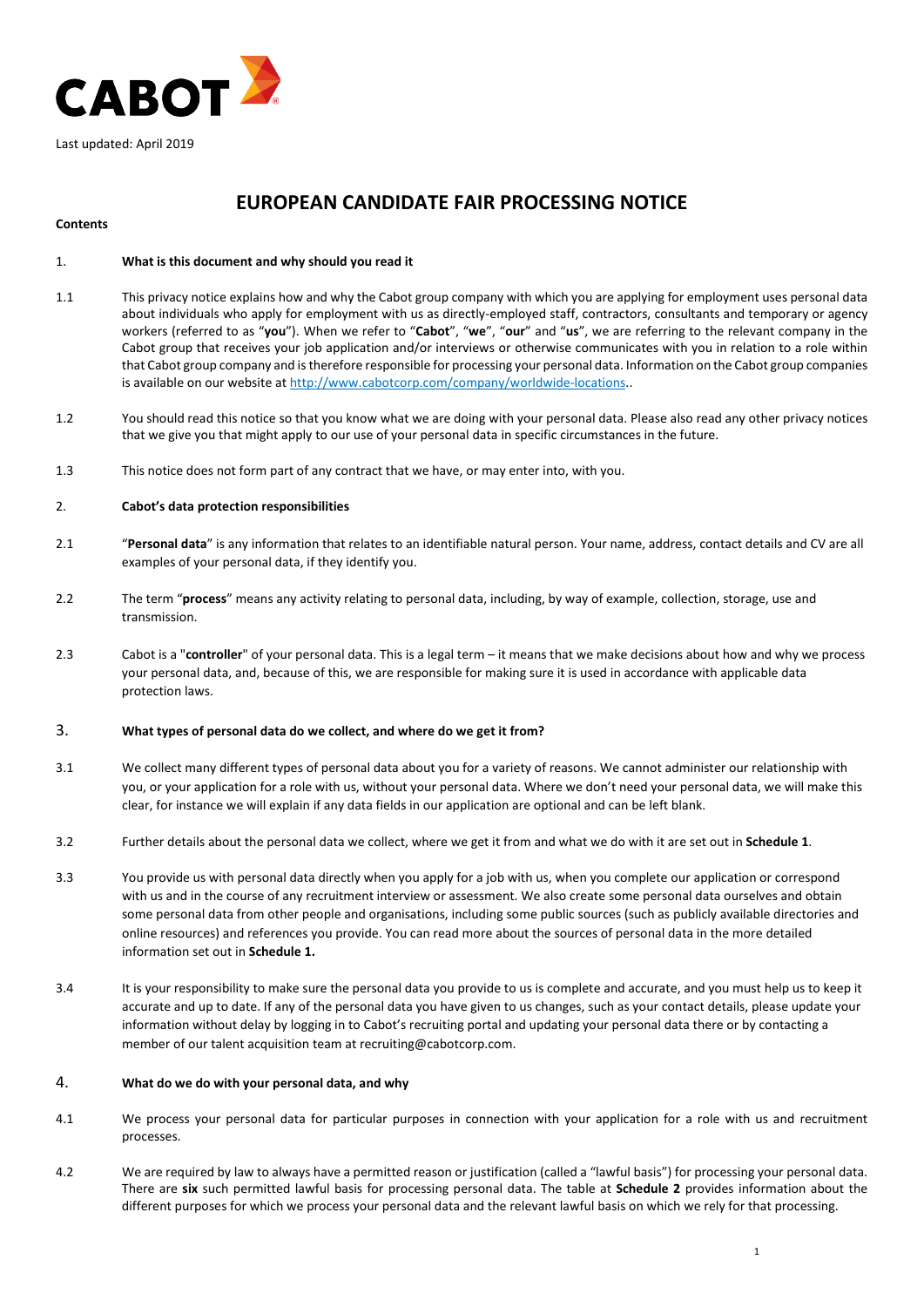- 4.3 Please note that where we have indicated in the table at **Schedule 2** that our processing of your personal data is either:
	- 4.3.1 necessary for us to comply with a legal obligation; or
	- 4.3.2 necessary for us to take steps, at your request, to potentially enter into an employment contract with you, or to perform it

and if you choose not to provide the relevant personal data to us, we may not be able to continue our engagement with you or enter into a contract of employment with you.

- 4.4 We may use automated decision making to screen candidates for some job positions. For example, we may ask you to respond "yes" or "no" to questions asking for particular experience, and your application may be removed from consideration based on your response. If you think your application was improperly screened, you may contact us a[t recruiting@cabotcorp.com.](mailto:recuriting@cabotcorp.com)
- 4.5 We may also convert your personal data into statistical or aggregated form, or de-identify it, to better protect your privacy, or so that you are not identified or identifiable from it. Anonymised data cannot be linked back to you. We may use it to conduct research and analysis, including to produce statistical research and reports. For example, to help us understand who applies for our roles, the locations of applicants, the stage in the recruitment process, and the percentage of applicants who are hired.

#### 5. **Special category personal data (including criminal data)**

5.1 We are required by law to treat certain categories of personal data with even more care than usual. These are called sensitive or special categories of personal data and additional different lawful bases apply to them. **Schedule 3** describes the different purposes for which we process your special category personal data and the relevant lawful basis on which we rely for that processing. For some processing activities, we consider that more than one lawful basis may be relevant – depending on the circumstances. We have included criminal related data in this category.

#### 6. **Who do we share your personal data with, and why**

#### *Inside the Cabot Group*

- 6.1 We are part of the Cabot group of companies. Therefore, we may need to share your personal data with other companies in the Cabot group to consider your application with relevant hiring managers and teams, to forward your application for consideration for roles with other Cabot companies if applicable, for authorisations/approvals with relevant decision makers, for providing reports and information to the Cabot group's local, regional and global management about our hiring processes, and where systems and services are provided on a shared basis.
- 6.2 Where any Cabot group company processes your personal data on our behalf (as our processor), we will make sure that they have appropriate security standards in place to make sure your personal data is protected and we will enter into a written contract imposing appropriate security standards on them, as well as safeguards to ensure the protection of your personal data if it is transferred from the European Economic Area ("EEA") to a Cabot group company outside the EEA.

#### *Outside the Cabot Group*

- 6.3 From time to time we ask third parties to carry out certain business functions for us, such as hosting a recruitment platform for us and hosting other internal communication platforms for us such as e-mail. These third parties will process your personal data on our behalf (as our processor). We will disclose your personal data to these parties so that they can perform those functions. Before we disclose your personal data to third parties, we will make sure that they have appropriate security standards in place to make sure your personal data is protected, and we will enter into a written contract imposing appropriate security standards on them.
- 6.4 In certain circumstances, we will also disclose your personal data to third parties who will receive it as controllers of your personal data in their own right for the purposes set out above, in particular:
	- 6.4.1 if we transfer, purchase, reorganise, merge or sell any part of our business or the business of a third party, and we disclose or transfer your personal data to the prospective seller, buyer or other third party involved in a business transfer, reorganisation or merger arrangement (and their advisors); and
	- 6.4.2 if we need to disclose your personal data in order to comply with a legal obligation, to enforce a contract or to protect the rights, property or safety of our employees, customers or others.
- 6.5 We are likely to share your personal data with various recipients, including in particular:
	- 6.5.1 third party service providers, notably assessment providers, occupational health specialists and recruitment agencies;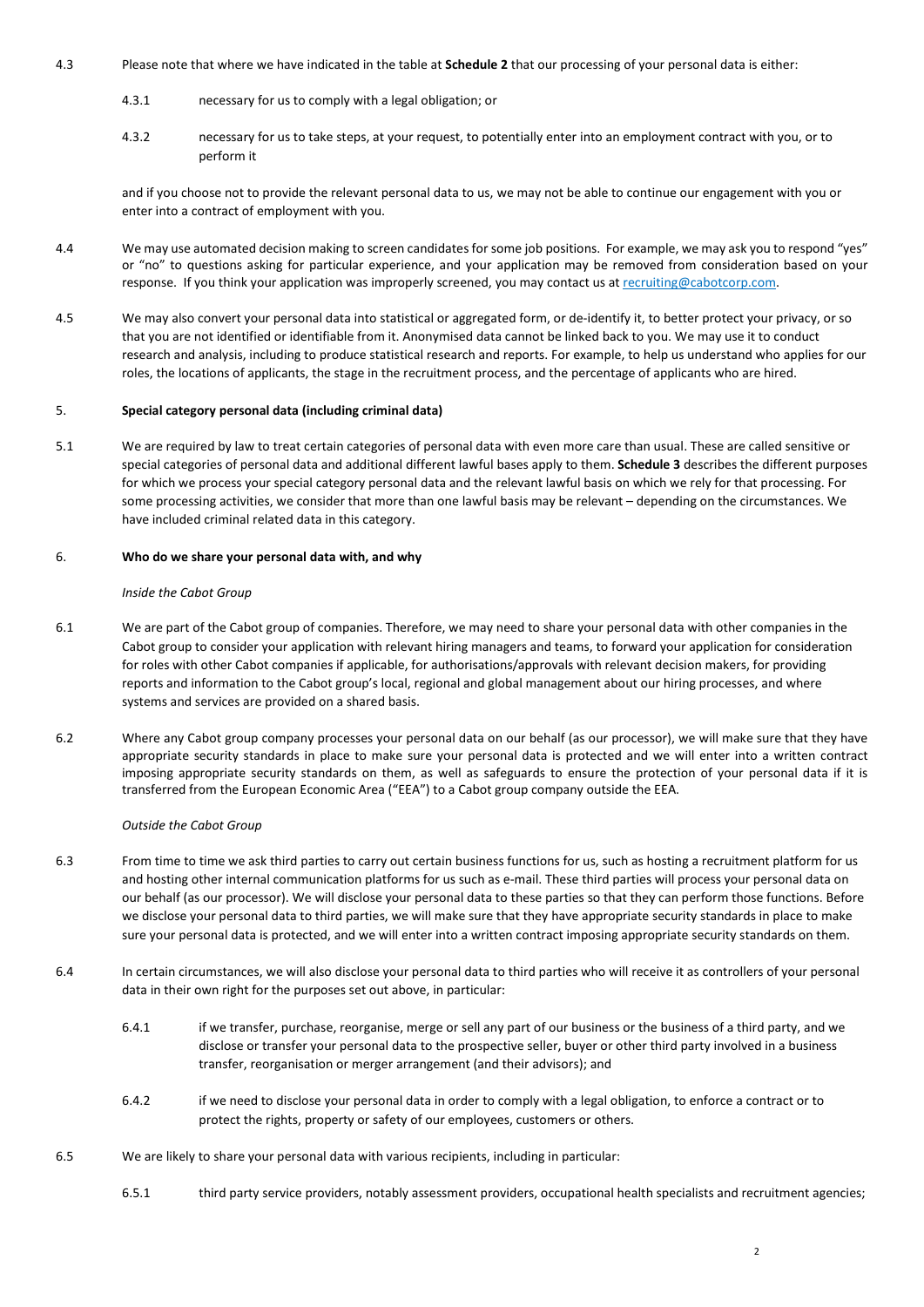- <span id="page-2-0"></span>6.5.2 information technology support and services (for example, our online recruitment platform and remote hosting and management of other information technology and telecommunication applications);
- 6.5.3 consultants and professional advisors including legal advisors and accountants;
- 6.5.4 administrative authorities, courts and court-appointed persons/entities, law enforcement or regulatory bodies, arbitrators, experts, adverse parties and/or their advisors; and
- 6.5.5 governmental departments and statutory and regulatory bodies including data protection supervisory authorities

We may also share your personal data with third parties, as directed by you.

# 7. **Where in the world is your personal data transferred to?**

- 7.1 If any of our processing activities require your personal data to be transferred from within the EEA to outside the EEA, we will only make that transfer if:
	- 7.1.1 the country to which the personal data is to be transferred ensures an adequate level of protection for personal data;
	- 7.1.2 we have put in place appropriate safeguards to protect your personal data, such as an appropriate contract with the recipient. If you have questions about these contracts, please contact Cabot's global corporate personnel responsible for data protection at Cabot Corporation, Two Seaport Lane, Boston, MA 02210, U.S.A.; e-mail: globaldataprotection@cabotcorp.com; telephone: +1 (617) 345-0100; fax: +1 (617) 342-6256;
	- 7.1.3 the transfer is necessary for one of the reasons specified in data protection legislation, such as the performance of a contract between us and you; or
	- 7.1.4 you explicitly consent to the transfer.

## 8. **How do we keep your personal data secure?**

We will take specific steps (as required by applicable data protection laws) to protect your personal data from unlawful or unauthorised processing and accidental loss, destruction or damage and have adopted policies and procedures for this purpose.

## 9. **How long do we keep your personal data for?**

- 9.1 We will keep your personal data during the recruitment process and then, after it ends, for as long as is necessary in connection with both our and your legal rights and obligations. This may mean that we keep some types of personal data for longer than others.
- 9.2 We will only retain your personal data for a limited period of time in accordance with the Cabot record retention policy in your jurisdiction from time to time. This period will depend on a number of factors, including:
	- 9.2.1 any laws or regulations that we are required to follow;
	- 9.2.2 whether we are in a legal or other type of dispute with each other or any third party;
	- 9.2.3 the type of information that we hold about you; and
	- 9.2.4 whether we are asked by you or a regulatory authority to keep your personal data for a valid reason.
- 9.3 If we do not hire you, unless the Cabot record retention policy in your jurisdiction requires that we retain your data for a different period of time, we will retain your personal data for 12 months from the date of application to consider you for any future job opportunities, for cross-referencing against future applications to Cabot that you may make, for managing and administering our equal opportunities reporting and to support our diversity programmes.
- 9.4 If we hire you, we will keep your personal data for longer and we explain this in our employee privacy notice, which would be shared with you.
- 9.5 Any personal data contained in any work-related correspondence or records may be retained for longer, dependant on the retention period of the file that your personal data is held on.
- 10. **What are your rights in relation to your personal data and how can you exercise them?**
- 10.1 You have certain legal rights, which are briefly summarised at **Schedule 4**, in relation to any personal data about you which we hold.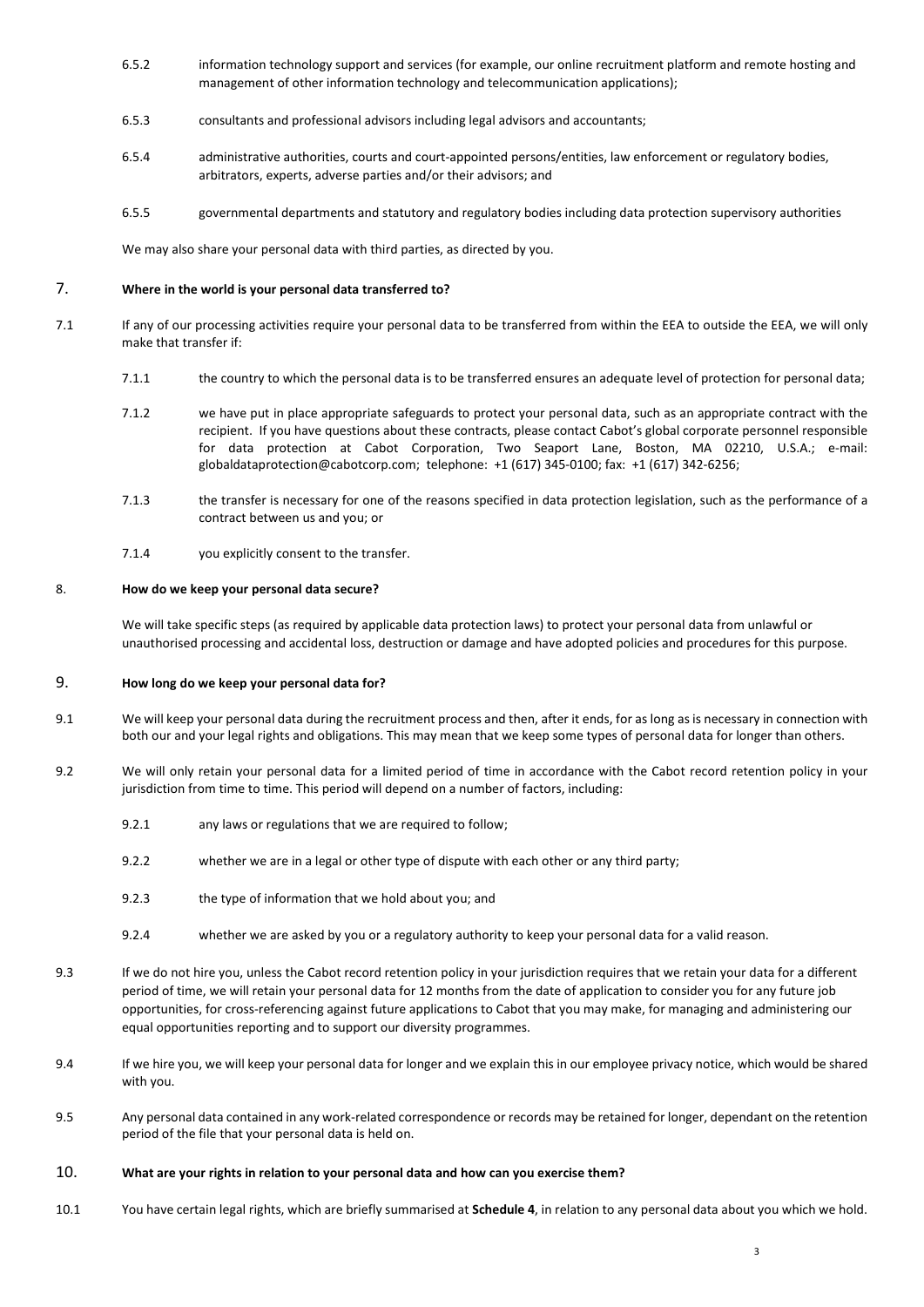- 10.2 Where our processing of your personal data is based on your **consent**, you have the right to withdraw your consent at any time. If you do decide to withdraw your consent, we will stop processing your personal data for that purpose, unless there is another lawful basis we can rely on – in which case, we will let you know. Your withdrawal of your consent won't impact any of our processing up to that point.
- 10.3 Where our processing of your personal data is necessary for our **legitimate interests**, you can object to this processing at any time. If you do this, we will need to show either a compelling reason why our processing should continue, which overrides your interests, rights and freedoms or that the processing is necessary for us to establish, exercise or defend a legal claim.
- 10.4 If you wish to exercise any of your rights please log in to Cabot's recruiting portal and choose the "Data Subject Data Requests" option in the first instance. If you have any problems accessing that option, then please contact us at [recruiting@cabotcorp.com](mailto:recruiting@cabotcorp.com) or via your contact or other representative at the relevant Cabot entity.
- 10.5 You also have the right to lodge a complaint with the data protection regulator in the country in which the relevant Cabot entity is located.

## 11. **Updates to this notice**

We may update this notice from time to time to reflect changes to the type of personal data that we process and/or the way in which it is processed. We will update you on material changes to this notice by sending you an email. We also encourage you to check this notice on a regular basis.

4

#### 12. **Where can you find out more?**

12.1 If you would like more information about any of the subjects covered in this privacy notice or if you would like to discuss any issues or concerns with us, you can contact us at recruiting@cabotcorp.com or Cabot's global corporate personnel responsible for data protection located at:

Global Data Protection Cabot Corporation Two Seaport Lane, Suite 1300 Boston, MA 02210 U.S.A.

Telephone: +1 617 345-0100 Fax: +1 617 342-6256

E-mail: globaldataprotection@cabotcorp.com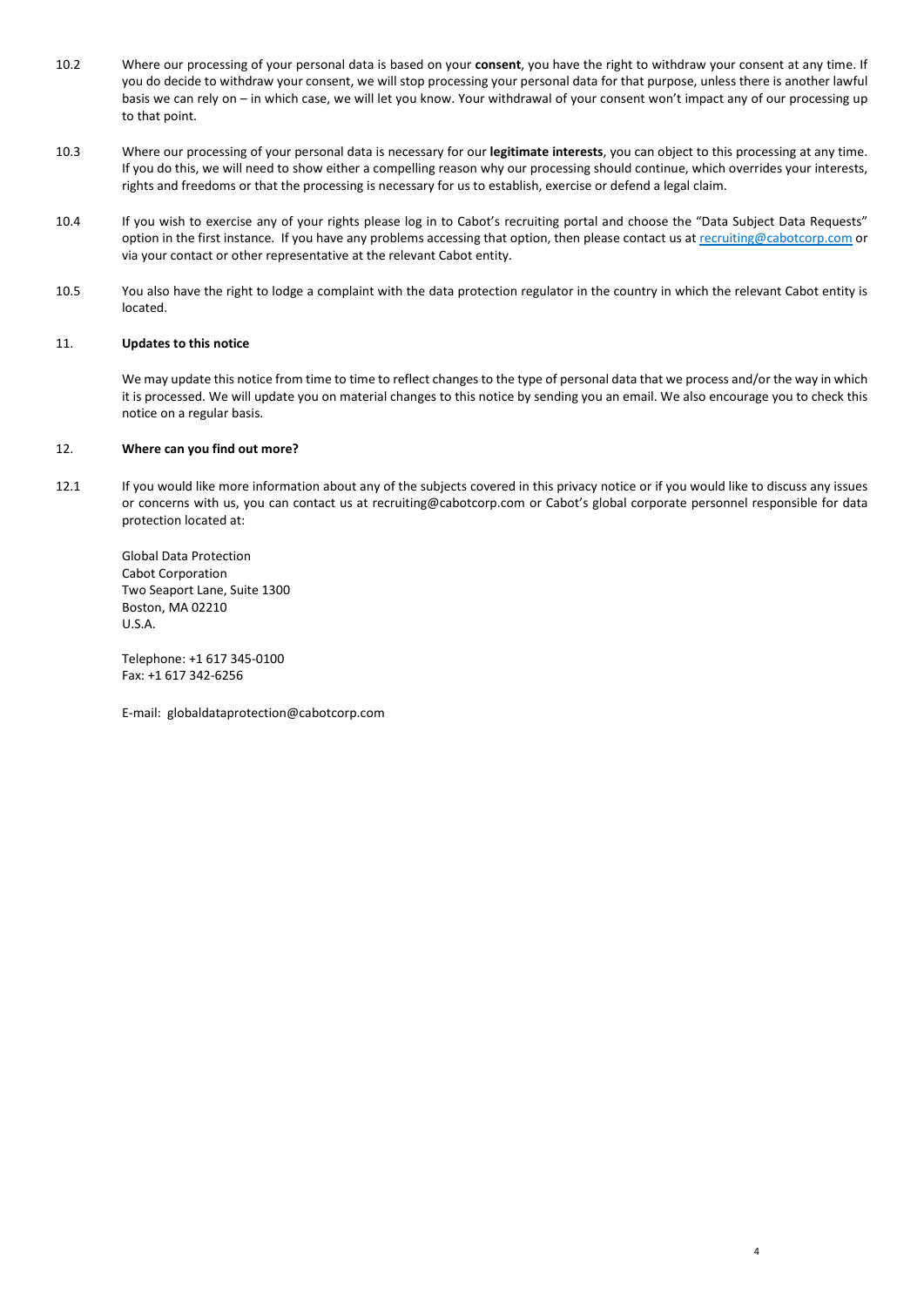# **SCHEDULE 1**

# **Categories of personal data**

|           | <b>Type of personal data</b>                                                                                                 | <b>Collected from</b>                 |  |  |
|-----------|------------------------------------------------------------------------------------------------------------------------------|---------------------------------------|--|--|
| a)        | <b>Contact Information</b>                                                                                                   |                                       |  |  |
| ٠         | Name(s)                                                                                                                      | You                                   |  |  |
| ٠         | Address(es)                                                                                                                  |                                       |  |  |
| ٠         | Email address(es)                                                                                                            |                                       |  |  |
| ٠         | Contact details including mobile telephone number(s)                                                                         |                                       |  |  |
| b)        | <b>Personal Information</b>                                                                                                  |                                       |  |  |
| ٠         | Date and place of birth                                                                                                      | You                                   |  |  |
| ٠         | Gender                                                                                                                       |                                       |  |  |
| ٠         | Marital or relationship status                                                                                               |                                       |  |  |
| ٠         | Lifestyle and social circumstances                                                                                           |                                       |  |  |
| ٠         | Preferred languages(s)                                                                                                       |                                       |  |  |
| c)        | <b>Identity and Background Information</b>                                                                                   |                                       |  |  |
| $\bullet$ | Details of education and qualifications and results                                                                          | You<br>$\bullet$                      |  |  |
| ٠         | Career history, experience and skills                                                                                        | Recruitment consultants and agencies  |  |  |
| $\bullet$ | Passport information                                                                                                         | Third party testing providers         |  |  |
| ٠         | Driving licence information                                                                                                  | Your previous employers or other      |  |  |
| ۰         | Psychometric test results                                                                                                    | references/referees                   |  |  |
| ٠         | Right to work, residency and/or other visa information (where unrelated to your race or ethnicity)                           | Government agencies                   |  |  |
| ٠         | Curriculum Vitae (CV) or resume and professional profile                                                                     | Publically available information from |  |  |
| ۰         | Image or photographs                                                                                                         | online resources                      |  |  |
| $\bullet$ | Evaluative notes and decisions from job interviews                                                                           |                                       |  |  |
| ٠         | Preferences relating to job location and working time preferences                                                            |                                       |  |  |
| ۰         | Current and expected salary and benefits                                                                                     |                                       |  |  |
| ٠         | Requests for, and results of, reference checks                                                                               |                                       |  |  |
| ٠         | Existence of non-compete or other restrictive clauses with former employers                                                  |                                       |  |  |
| ٠         | Military status<br>Awards and achievements                                                                                   |                                       |  |  |
| ٠<br>d)   | <b>Special Category Personal Data</b>                                                                                        |                                       |  |  |
|           | Nationality and visa information                                                                                             | You                                   |  |  |
| $\bullet$ | Data concerning physical and/or mental health (including occupational health requirements and drug and alcohol test results) | ٠<br>Company medical officers, your   |  |  |
| ٠         | Information relating to actual or suspected criminal convictions and offences                                                | doctor(s) or other health service     |  |  |
| ٠         |                                                                                                                              | providers                             |  |  |
| e)        | <b>Travel and Expenses Information for Interviews</b>                                                                        |                                       |  |  |
| $\bullet$ | Expenses and receipts                                                                                                        | You<br>٠                              |  |  |
| ٠         | Transportation and accommodation booking information                                                                         | Travel and expense processing service |  |  |
| ٠         | Travel itinerary information                                                                                                 | providers                             |  |  |
| ٠         | Payment information (which may include your bank account details)                                                            |                                       |  |  |
| f         | <b>Benefits Information</b>                                                                                                  |                                       |  |  |
| $\bullet$ | Private healthcare, life assurance and pensions memberships for you and/or your dependants or other beneficiaries            | $\bullet$ You                         |  |  |
| ٠         | Death benefit information                                                                                                    |                                       |  |  |
| g)        | Asset, Systems and Platform Usage and Communications Information for On Site Interviews                                      |                                       |  |  |
| $\bullet$ | CCTV and visitor records and access pass use                                                                                 | You<br>٠                              |  |  |
|           |                                                                                                                              | Us<br>٠                               |  |  |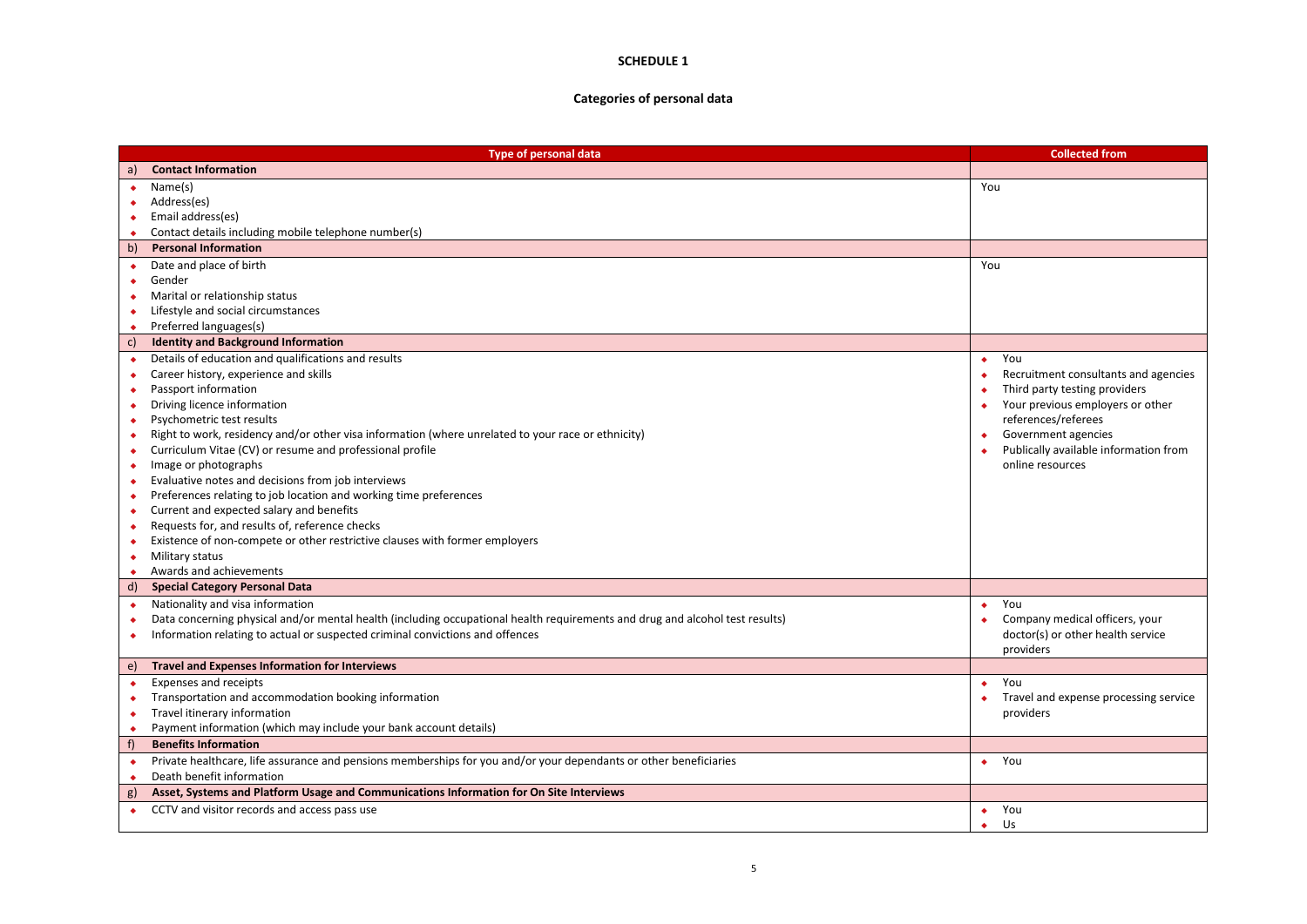| Type of personal data                                      | <b>Collected from</b>                                                                                                |  |  |
|------------------------------------------------------------|----------------------------------------------------------------------------------------------------------------------|--|--|
|                                                            | Our suppliers (including third party<br>cloud-based providers)<br>Your use of Cabot assets, systems and<br>platforms |  |  |
| <b>Voluntarily Provided Information</b><br>h)              |                                                                                                                      |  |  |
| Any other personal information provided voluntarily by you | You                                                                                                                  |  |  |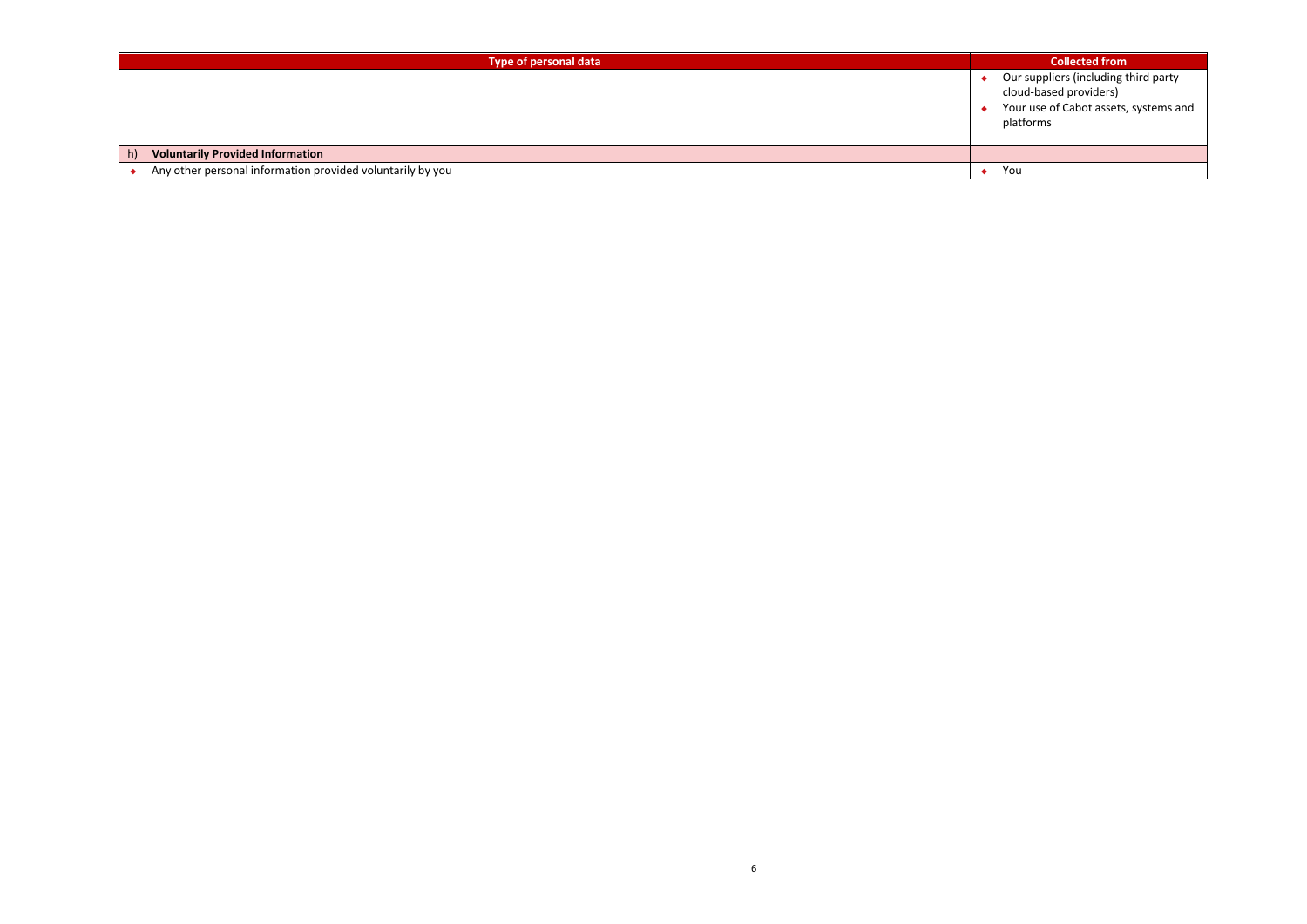#### **SCHEDULE 2**

## **Purposes of processing personal data**

The circumstances in which we process your personal data are identified below and we have indicated alongside each the purpose or purposes for which we are carrying out that processing. For some processing activities, we consider that more than one lawful basis may be relevant – depending on the circumstances.

|     |                                                                                                                                                                                             | Lawful basis - We are permitted to process your personal data because                            |                                                                    |                                                                         |                                                                                          |                                                                                           |                                                                      |
|-----|---------------------------------------------------------------------------------------------------------------------------------------------------------------------------------------------|--------------------------------------------------------------------------------------------------|--------------------------------------------------------------------|-------------------------------------------------------------------------|------------------------------------------------------------------------------------------|-------------------------------------------------------------------------------------------|----------------------------------------------------------------------|
|     | <b>Purposes of processing</b>                                                                                                                                                               | 1. You have given<br>vour consent<br>to the<br>processing<br>(Please also see<br>paragraph 10.2) | 2. It is necessary<br>to perform<br>your<br>employment<br>contract | 3. It is necessary<br>for us to<br>comply with a<br>legal<br>obligation | 4. It is necessary<br>for our<br>legitimate<br>interests or<br>those of third<br>parties | 5. It is necessary<br>to protect your<br>vital interests<br>(or those of<br>someone else) | 6. It is necessary to<br>perform a task<br>in the public<br>interest |
| a   | <b>Recruitment and workforce planning</b>                                                                                                                                                   |                                                                                                  |                                                                    |                                                                         |                                                                                          |                                                                                           |                                                                      |
| 1.  | Administering your application for a job with us and considering your<br>suitability for the relevant role                                                                                  |                                                                                                  | ✓                                                                  |                                                                         | ✓                                                                                        |                                                                                           |                                                                      |
| 2.  | Obtaining, considering and verifying your employment references and<br>employment history                                                                                                   | $\checkmark$                                                                                     |                                                                    |                                                                         |                                                                                          |                                                                                           |                                                                      |
| 3.  | Reviewing and confirming your right to work<br>(Note: special category personal data Schedule 3)                                                                                            |                                                                                                  |                                                                    | ✓                                                                       |                                                                                          |                                                                                           |                                                                      |
| 4.  | Conducting verification and vetting, including criminal background<br>checks and credit checks where required by law (Note: special category<br>personal data Schedule 3)                   |                                                                                                  |                                                                    | ✓                                                                       |                                                                                          |                                                                                           |                                                                      |
| 5.  | Administering, and reviewing the results of, psychometric testing and<br>other assessments (Note: special category personal data Schedule 3)                                                | $\checkmark$                                                                                     |                                                                    |                                                                         |                                                                                          |                                                                                           |                                                                      |
| 6.  | Recording and otherwise processing "protected category" status for the<br>purpose of compliance with our employment law obligations (Note:<br>special category personal data Schedule 3)    |                                                                                                  |                                                                    |                                                                         |                                                                                          |                                                                                           |                                                                      |
| 7.  | Making a job offer to you and entering into a contract of employment<br>with you                                                                                                            |                                                                                                  | ✓                                                                  |                                                                         |                                                                                          |                                                                                           |                                                                      |
| 8.  | Identifying and assessing Cabot's strategic business direction and<br>resourcing needs, current employees and areas for development,<br>including succession planning and development plans |                                                                                                  |                                                                    |                                                                         |                                                                                          |                                                                                           |                                                                      |
| 9.  | Analysing recruitment and retention objectives, processes and employee<br>turnover rates                                                                                                    |                                                                                                  |                                                                    |                                                                         | ✓                                                                                        |                                                                                           |                                                                      |
| 10. | Developing, operating and collecting feedback on recruitment activities<br>and employee selection processes                                                                                 |                                                                                                  |                                                                    |                                                                         |                                                                                          |                                                                                           |                                                                      |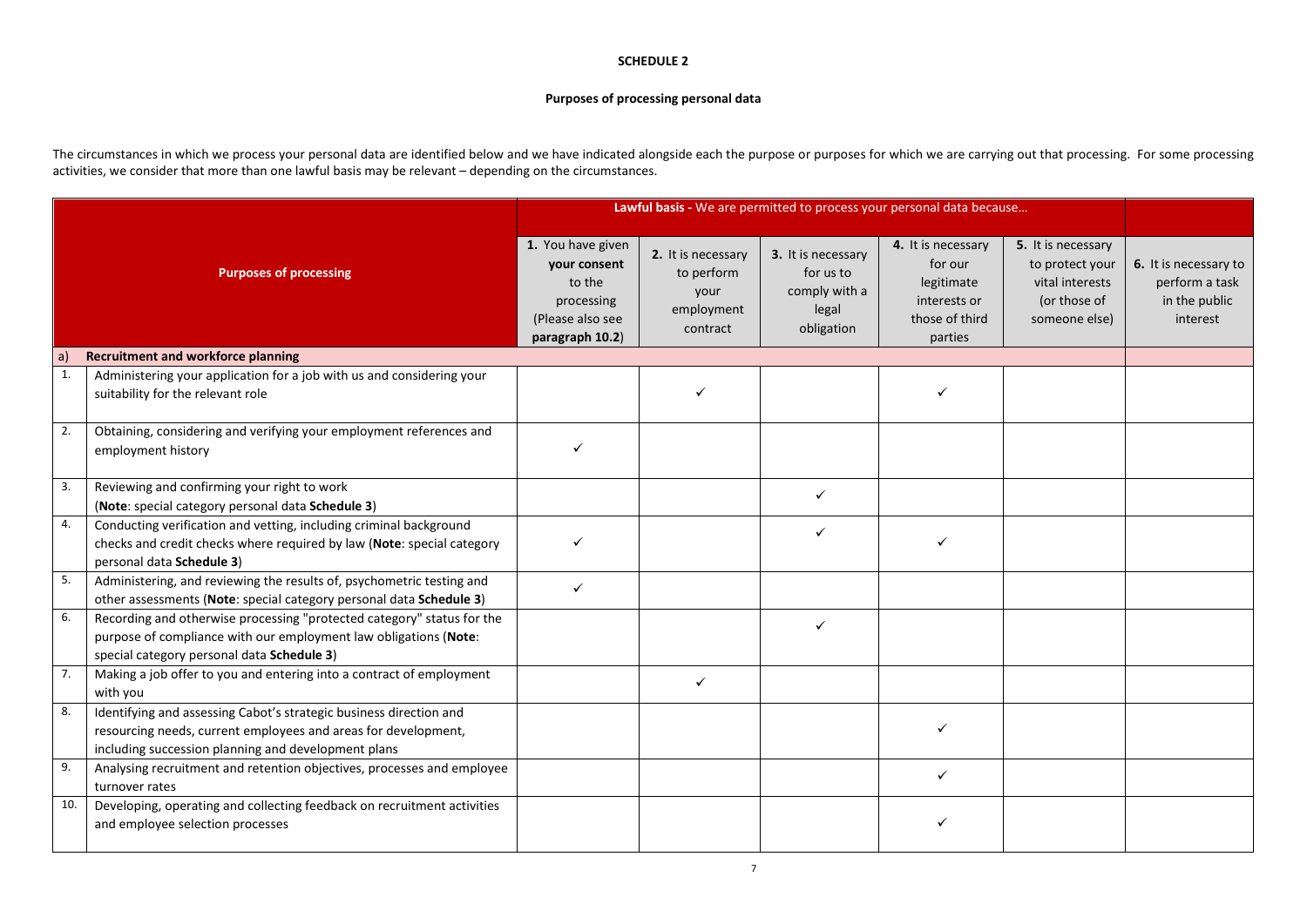| 11.            | Retaining your personal data on file in order to contact you about future<br>job opportunities which may be of interest to you and for which you may<br>be a suitable candidate                                                                                                                                                                                                   |   |              |              | ✓            |  |  |
|----------------|-----------------------------------------------------------------------------------------------------------------------------------------------------------------------------------------------------------------------------------------------------------------------------------------------------------------------------------------------------------------------------------|---|--------------|--------------|--------------|--|--|
| b)             | General employment management and administration                                                                                                                                                                                                                                                                                                                                  |   |              |              |              |  |  |
| 12.            | Communicating with you and providing you with information in<br>connection with your recruitment from time to time                                                                                                                                                                                                                                                                |   |              |              |              |  |  |
| 13.            | Paying your expenses                                                                                                                                                                                                                                                                                                                                                              |   | $\checkmark$ |              | ✓            |  |  |
| 14.            | Where details have been provided to us by you, evaluating your benefits<br>package (in respect of current or prior private healthcare, life assurance<br>and pensions memberships for you and/or your dependants or other<br>beneficiaries and death benefit information) for the purposes of<br>benchmarking against our proposed offer and adjusting it as thought<br>necessary | ✓ |              |              |              |  |  |
| 15.            | Managing our health and safety compliance obligations, including<br>assessing your fitness to work and providing appropriate workplace<br>adjustments<br>(Note: special category personal data Schedule 3)                                                                                                                                                                        |   |              |              |              |  |  |
| 16.            | Drug and alcohol testing<br>(Note: special category personal data Schedule 3)                                                                                                                                                                                                                                                                                                     | ✓ |              | ✓            | ✓            |  |  |
| 17.            | Any other personal information provided voluntarily by you in relation to<br>interviews and other meetings, leave/working pattern requirements,<br>interview travel arrangements and hospitality (Note: special category<br>personal data Schedule 3)                                                                                                                             |   |              |              |              |  |  |
| c)             | Security and governance                                                                                                                                                                                                                                                                                                                                                           |   |              |              |              |  |  |
| 18.            | Monitoring the security of Cabot's physical premises                                                                                                                                                                                                                                                                                                                              |   |              | $\checkmark$ | $\checkmark$ |  |  |
| 19.            | Set up of identification and authentication of candidates and other<br>individuals (Note: special category personal data Schedule 3)                                                                                                                                                                                                                                              |   |              |              | ✓            |  |  |
| $\mathsf{d}$ ) | Legal and regulatory compliance and responsibilities                                                                                                                                                                                                                                                                                                                              |   |              |              |              |  |  |
| 20.            | Managing and administering our equal opportunities reporting (Note:<br>special category personal data Schedule 3)                                                                                                                                                                                                                                                                 |   |              |              | $\checkmark$ |  |  |
| 21.            | Compliance with obligations needed to set up a contract of employment<br>between you and Cabot                                                                                                                                                                                                                                                                                    |   | $\checkmark$ |              |              |  |  |
| 22.            | Responding to binding requests or search warrants or orders from<br>courts, governmental, regulatory and/or enforcement bodies and<br>authorities (Note: special category personal data Schedule 3)                                                                                                                                                                               |   |              |              |              |  |  |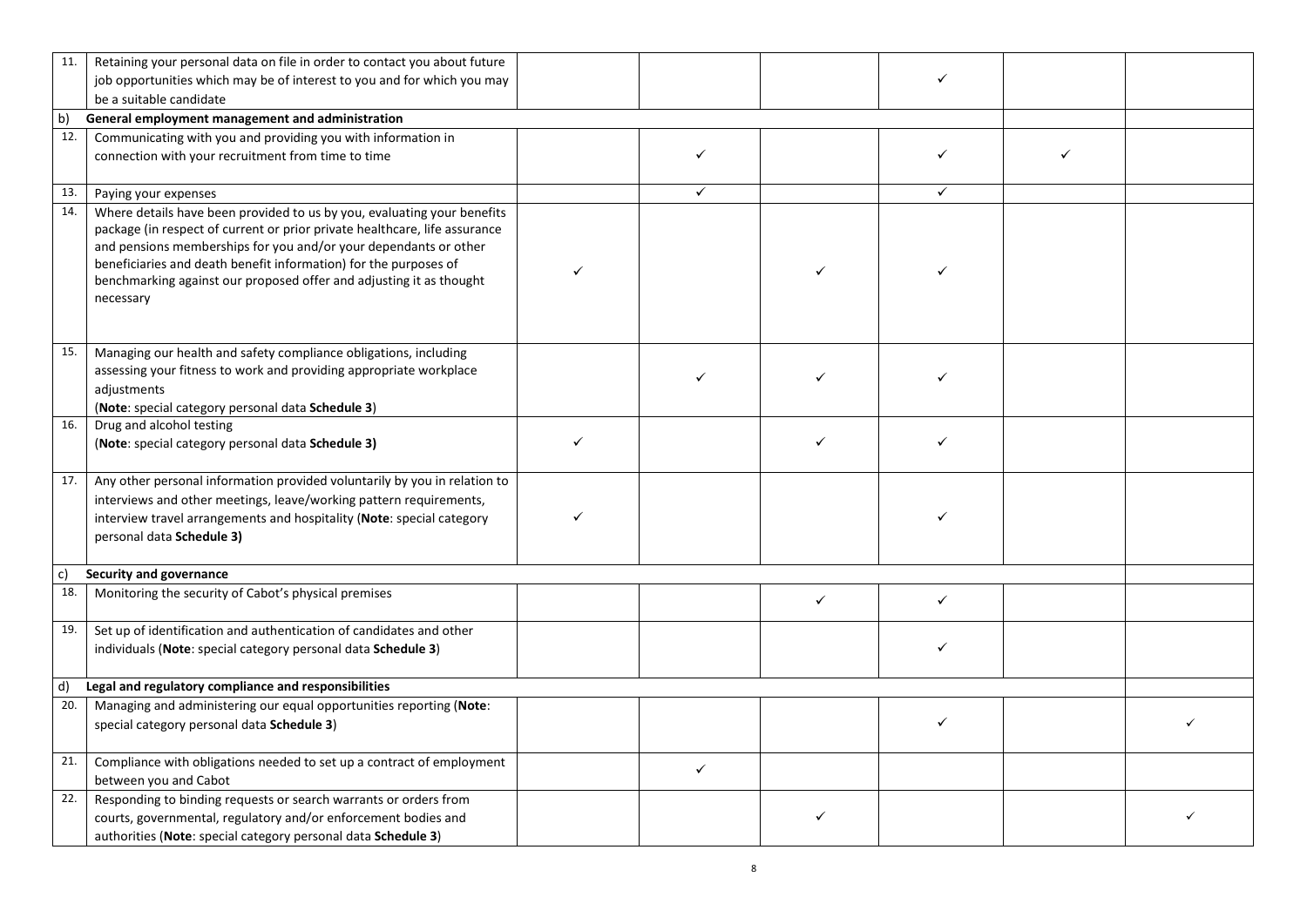| 23.                                          | Responding to non-binding requests or search warrants or orders from<br>courts, governmental, regulatory and/or enforcement bodies and<br>authorities                                                                                                                                                             |   |  |   |  |  |
|----------------------------------------------|-------------------------------------------------------------------------------------------------------------------------------------------------------------------------------------------------------------------------------------------------------------------------------------------------------------------|---|--|---|--|--|
| 24.                                          | Complying with disclosure orders arising in civil proceedings (Note:<br>special category personal data Schedule 3)                                                                                                                                                                                                |   |  | ✓ |  |  |
| 25.                                          | Investigating, evaluating, demonstrating, monitoring, improving,<br>reporting on and meeting Cabot's compliance with relevant legal and<br>regulatory requirements, including requirements related to business and<br>legal entity registrations and filings (Note: special category personal data<br>Schedule 3) |   |  |   |  |  |
| 26.                                          | Investigating, evaluating, demonstrating, monitoring, improving,<br>reporting on and meeting Cabot's compliance with best practice and<br>good governance responsibilities                                                                                                                                        |   |  |   |  |  |
| 27.                                          | Responding to employment and industrial relations matters where<br>permitted by applicable law, including criminal investigations,<br>grievances, arbitrations, negotiations, elections and strikes (Note:<br>special category personal data Schedule 3)                                                          |   |  |   |  |  |
| $\epsilon$<br>Day-to-day business operations |                                                                                                                                                                                                                                                                                                                   |   |  |   |  |  |
| 28.                                          | Supporting our diversity programmes and staff support networks and<br>initiatives (Note: special category personal data Schedule 3)                                                                                                                                                                               | ✓ |  |   |  |  |
| 29.                                          | Administering your interview accommodation and travel arrangements                                                                                                                                                                                                                                                |   |  |   |  |  |
| 30.                                          | Operating, reviewing and responding to CCTV surveillance of Cabot<br>premises, including monitoring footage and sharing with appropriate<br>recipients on request or voluntarily                                                                                                                                  |   |  |   |  |  |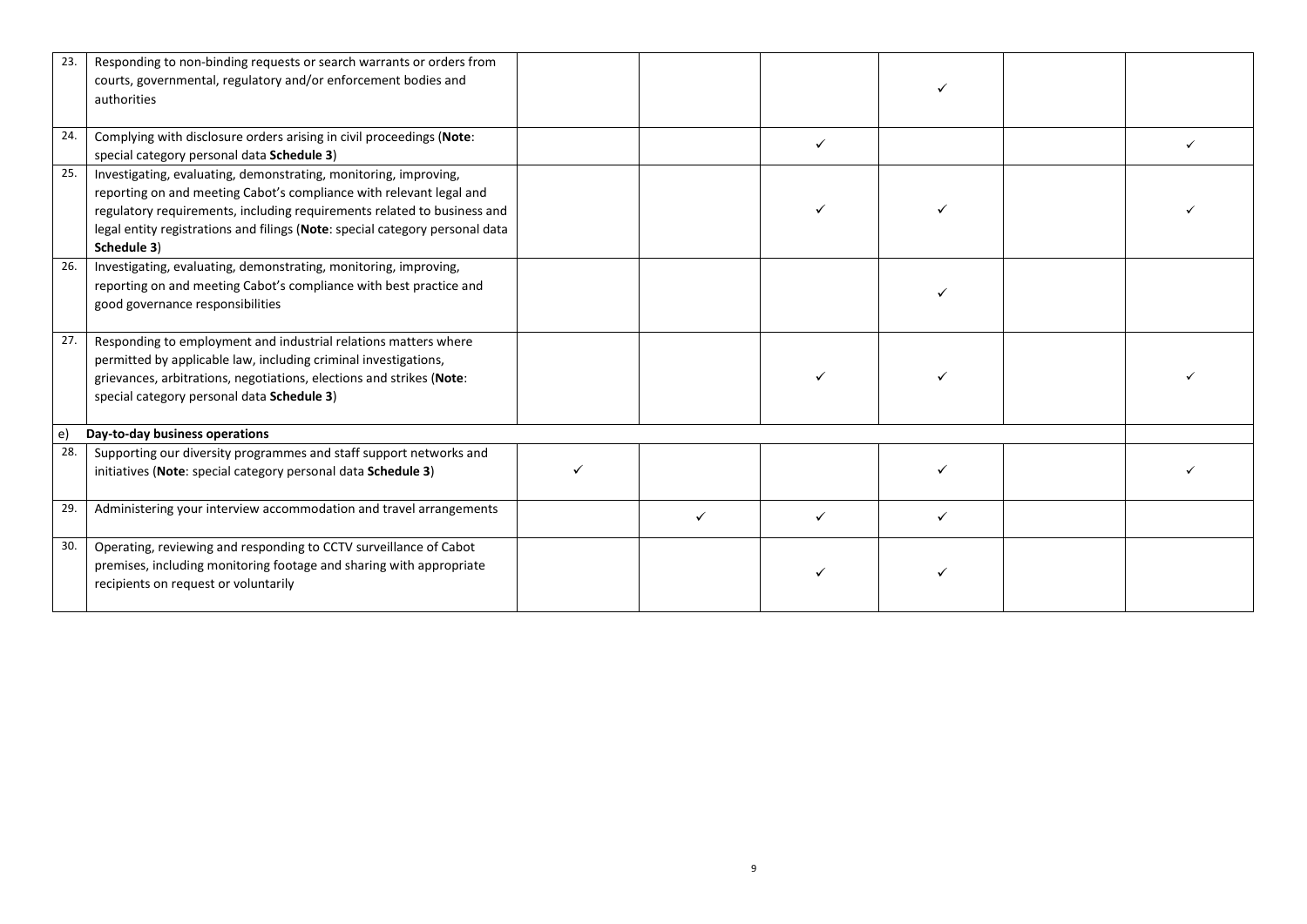## **SCHEDULE 3**

#### **Purposes of processing special category personal data**

# **We are required by law to treat special category personal data with even more care than usual and we need to have further justification for collecting, storing and using this type of personal information.**

We may process special categories of personal information in the following circumstances:

- 1. Where we need to carry out our legal obligations or exercise rights in connection with employment;
- 2. Where it is needed in the public interest; or
- 3. In limited circumstances, with your explicit written consent.

Less commonly, we may process this type of information where it is needed in relation to legal claims or where it is needed to protect your interests (or someone else's interests) and you are not capable of giving your consent, or where you have already made the information public.

Under our obligations as an employer receiving, dealing with, considering, reviewing and responding to your application for a job with us, we will use your special category personal data in the following ways:

- We may use nationality and visa information to confirm your right to work in the applicable country.
- We may carry out psychometric testing and other assessments.
- We may carry out drug and alcohol testing.
- We will use information to conduct verification and vetting, including criminal background checks and credit checks where required by law.
- We will use your information to set up identification and authentication of you for employment.
- We may use information about your physical or mental health, or disability status, to ensure your health and safety in the workplace, to assess your fitness to work and to provide appropriate workplace adjustments.
- We may use information about your race or national or ethnic origin, to ensure meaningful equal opportunity monitoring, for managing and administering our equal opportunities reporting and to support our diversity programmes and staff support networks and initiatives.
- We may use your sensitive personal data to comply with our legal and regulatory responsibilities for example; complying with disclosure orders, responding to binding requests or search warrants or orders from courts, governmental, regulatory or enforcement bodies and authorities. We may also use such information to monitor and ensure compliance with Cabot's policies and procedures.
- You may also provide us with special category personal data voluntarily in relation to e.g. interviews and other meetings, leave/working pattern requirements, work travel and hospitality.